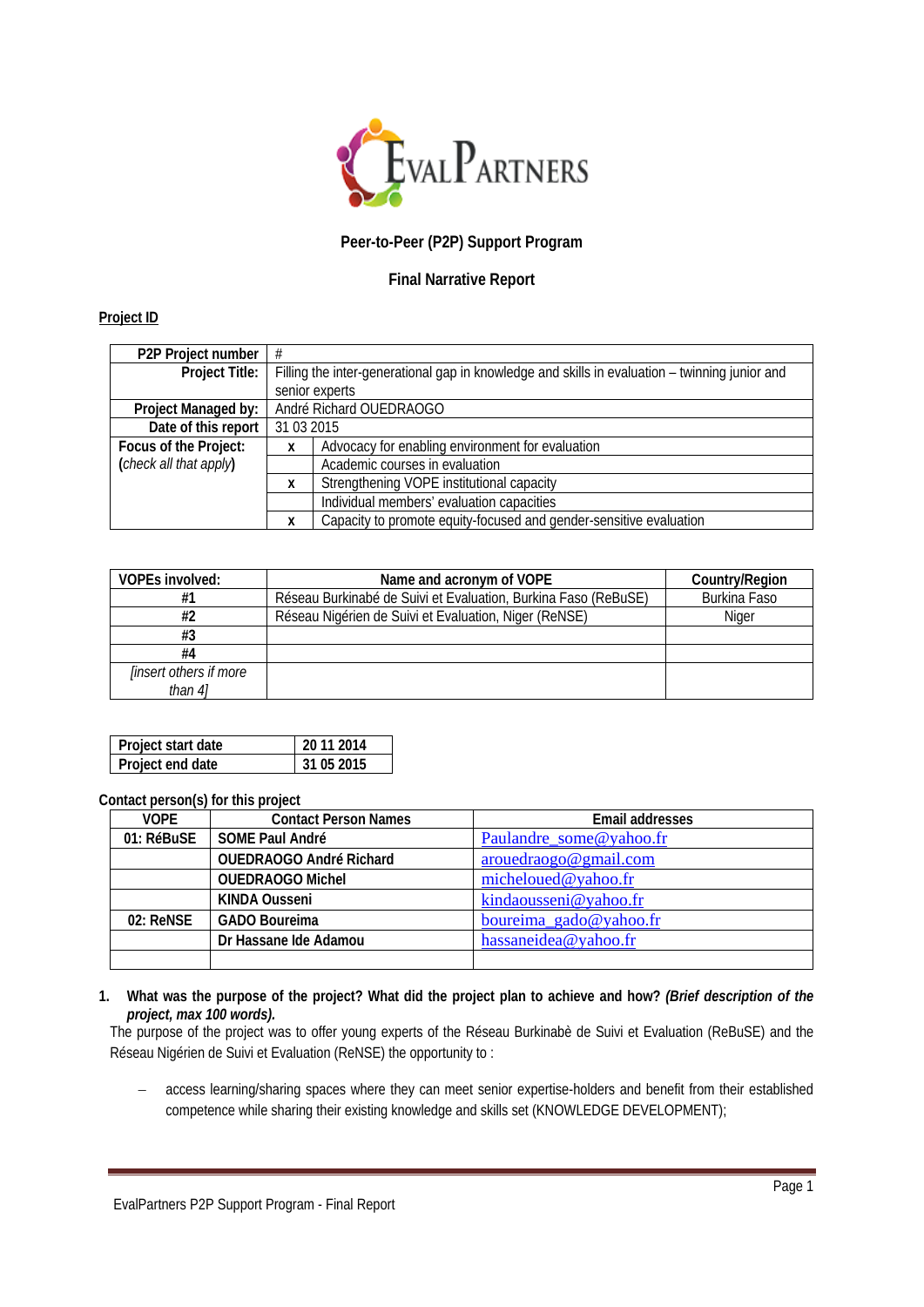participate and contribute actively with their fresh mindsets and perspectives to VOPEs's missions and activities, increase their visibility vis-á-vis prominent actors in evaluation, and thus their chances to be recognized as future actors of change (HANDS-ON EXPERTISE AND VISIBILITY).

## **2. Did the project achieve what it planned to achieve? Yes, fully / partially / unfortunately, no.**

Yes the project achieved partially the goals. We will continue with these two groups for consolidation in a mid-term period until the end of this year. As our two VOPE didn't have full time staff and mentors made the best to achieve their goal with each mentee. It was not an easy Project but we got a big experience by developing and build capacities of senior evaluators. **2.a. Please comment on degree of achievement:[1](#page-1-0)**

The both VOPEs organised meetings for capacities building of mentees in Burkina Faso and Niger. In Burkina Faso 15 mentees are working with 4 mentors. In Niger 16 mentees are working with 5 mentors.

#### **3. Was the project implemented as planned? If there were changes in the planned activities, why they were necessary?**

The project was implemented as planned. But the project started with some delay in Niger due to: (i) the fact that all the documents are in English; so, some have to be translated in French; (ii) All key ReNSE's members involved in the project were busy by other professional commitments in the same period

#### **4. What are the main lessons learned from the experience of this project that you would like to share with other VOPEs?**

The mentoring is a great opportunity for the young evaluators to learn from senior mentors. Mentoring has many benefits including professional development, opportunity to access to labour market through mentors' support and guidance. It is also an opportunity for young evaluators from parastatals and government administration to strengthen their capacities. It is a good way to attract and engage young evaluators as VOPE's new members and give them the opportunity to contribute to dialogue and make their voice heard.

## **5. Are there plans to continue or expand collaboration started under the project? If so, please describe.**

We are designing a web site to allow mentors and mentees to continue to share experience between Burkina Faso and Niger. The mentees will continue to share their difficulties and the solutions will be given by the mentors after the project.

**6. Please reflect on what aspects of the capacity of the participating VOPEs have changed as a result of project implementation,**

| VOPE 1                                 | Réseau Burkinabè de Suivi et Evaluation (ReBuSE)/BURKINAFASO |                                                 |
|----------------------------------------|--------------------------------------------------------------|-------------------------------------------------|
| <b>Aspect of capacity</b>              | Check as                                                     | Please provide evidence of the change           |
|                                        | appropriate                                                  |                                                 |
| Extent of shared vision and motivation |                                                              | The board is now committed to take into         |
| within the VOPE Board                  |                                                              | account young professionals voices and to help  |
|                                        |                                                              | them succeed in evaluation.                     |
| Extent of translation of the VOPE      |                                                              | RéBuSE has an annual action plan in which we    |
| Board vision into VOPE strategic       |                                                              | try to deal our annual program in answer of the |
| documents and communication            |                                                              | needs of members. It consist mainly to training |
| materials                              |                                                              | and debates in the domain of monitoring and     |
|                                        |                                                              | evaluation in different context. ReBuSE has     |
|                                        |                                                              | booklet, and try to actualize our website       |
|                                        |                                                              | expected to increase our visibility.            |
| Attractiveness of the VOPE Board       |                                                              | Since 2013 we use to organize trainings for     |
| vision to regular VOPE members         |                                                              | capacity building in M&E process, tools, RBM.   |
|                                        |                                                              | And each meeting is an oppotunity to inform     |
|                                        |                                                              | evaluation users about ReBuSE. Thus more and    |
|                                        |                                                              | more people is interested by VOPE's activities. |

<span id="page-1-0"></span><sup>&</sup>lt;sup>1</sup> Please limit your responses to this and other questions to no more than 500 words each.

 $\overline{\phantom{a}}$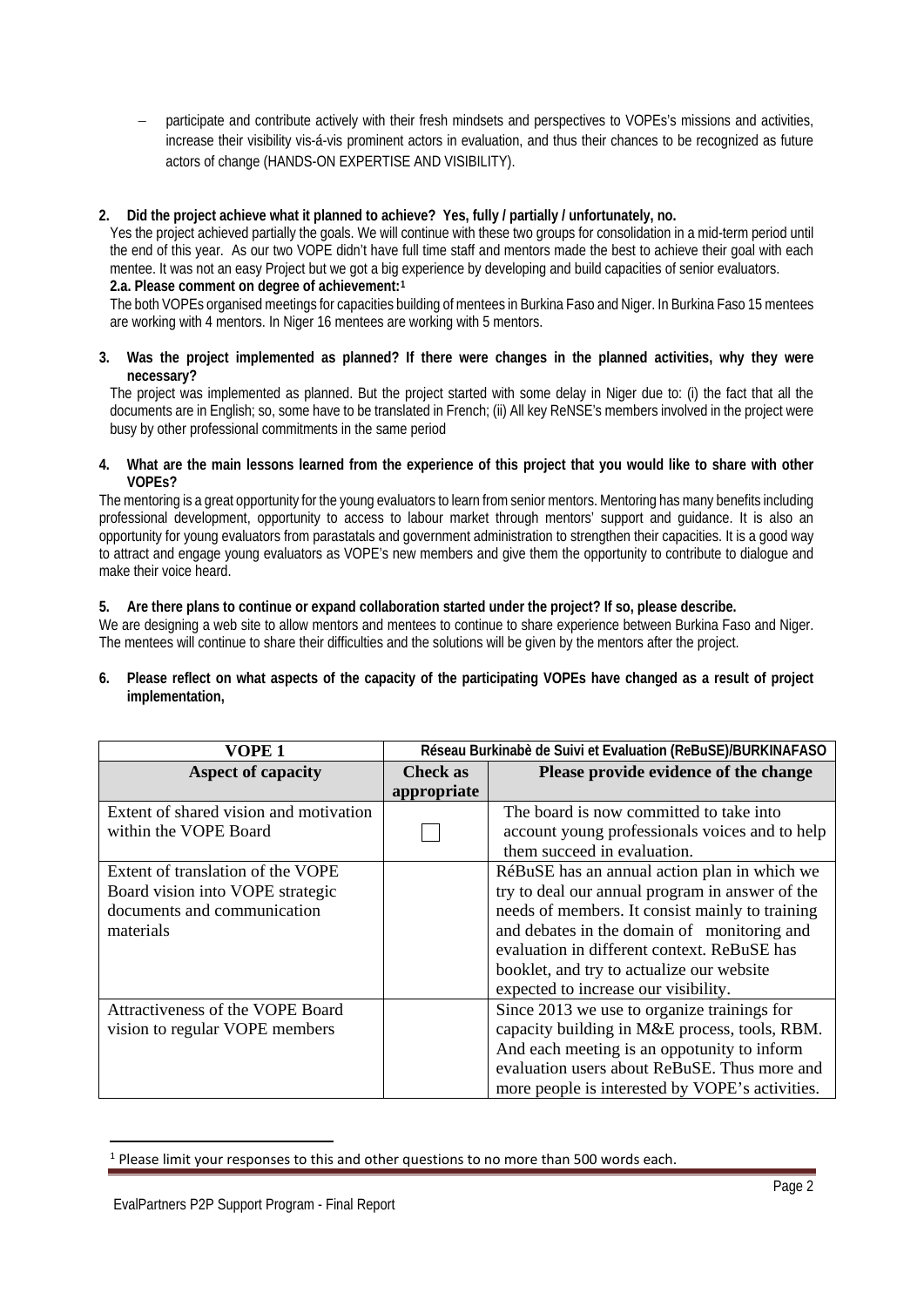| Extent of specialized knowledge and<br>skills of VOPE Board members and<br>paid staff in the areas related to VOPE<br>management<br>Extent of translation of this knowledge<br>into operational documentation (e.g.<br>policies, annual work plans) | Board members have managed projects and<br>programs over the past years. They have<br>learned from other VOPEs in the region about<br>how to effectively manage an evaluation<br>network. As such they have the requisite<br>knowledge and skills to manage the network<br>including resources.<br>Our members are operational workers in many<br>field of development (education, social health,<br>water and sanitation, energy, transport This<br>experience of mentoring will certainly increase<br>our visibility and offer opening way in some<br>new sectors. For example our VOPE capacity is<br>faith in some new domains as resilience,<br>capacity building |
|-----------------------------------------------------------------------------------------------------------------------------------------------------------------------------------------------------------------------------------------------------|------------------------------------------------------------------------------------------------------------------------------------------------------------------------------------------------------------------------------------------------------------------------------------------------------------------------------------------------------------------------------------------------------------------------------------------------------------------------------------------------------------------------------------------------------------------------------------------------------------------------------------------------------------------------|
| Strengths of social connections<br>between VOPE Board members and<br>between Board members and paid staff                                                                                                                                           |                                                                                                                                                                                                                                                                                                                                                                                                                                                                                                                                                                                                                                                                        |
| Number and strength of social<br>connections between VOPE Board and<br>regular VOPE members                                                                                                                                                         | Before this project, the connection between<br>VOPE Board and regular VOPE members was<br>weak. Members are now more excited about<br>the network in general and are proud of board<br>members as they are now more investing in<br>young professional and allowing them to<br>strengthen their skills. Communication is more<br>effective between members and the board. This<br>is really a good thing and it should be<br>maintained as much as possible.                                                                                                                                                                                                           |
| Number and strength of social<br>connections with stakeholders outside<br><b>VOPE</b>                                                                                                                                                               | Some institutional organization is interested to<br>give help to the VOPE. The lack of human<br>resources is a main problem of mobilization.<br>RéBuSE is member of AFrEA. A founder<br>member of RFE and we tried to chaired<br>institutional members as Lutheran World Relief,<br>foundation Engineer Institute of Environment<br>and Energy (2iE) at the university of<br>Ouagadougou.                                                                                                                                                                                                                                                                              |
| Number and strength of social<br>connections with other VOPEs                                                                                                                                                                                       | The RENSE and the REBUSE have not shared<br>a lot in the past on evaluation initiatives. This<br>has been a wonderful opportunity to engage<br>the two VOPE. The president of RENSE<br>traveled for example to Burkina to learn more<br>about the P2P project and got the chance to<br>discuss with members of the REBUSE to see<br>how things can be taken forward.                                                                                                                                                                                                                                                                                                   |
| Gender and equity dimension                                                                                                                                                                                                                         |                                                                                                                                                                                                                                                                                                                                                                                                                                                                                                                                                                                                                                                                        |
| Extent to which equity and gender<br>equality principles are part of shared<br>vision of VOPE leaders                                                                                                                                               | Gender equality is central to the activities of<br>the ReBuSE. The network is trying to attrack<br>and target more women and girls in ministries,<br>private sector including NGO and other<br>institutions interested in evaluation. So far, the<br>ReBuSE has been able to get a couple of new<br>members (women). The president and the                                                                                                                                                                                                                                                                                                                             |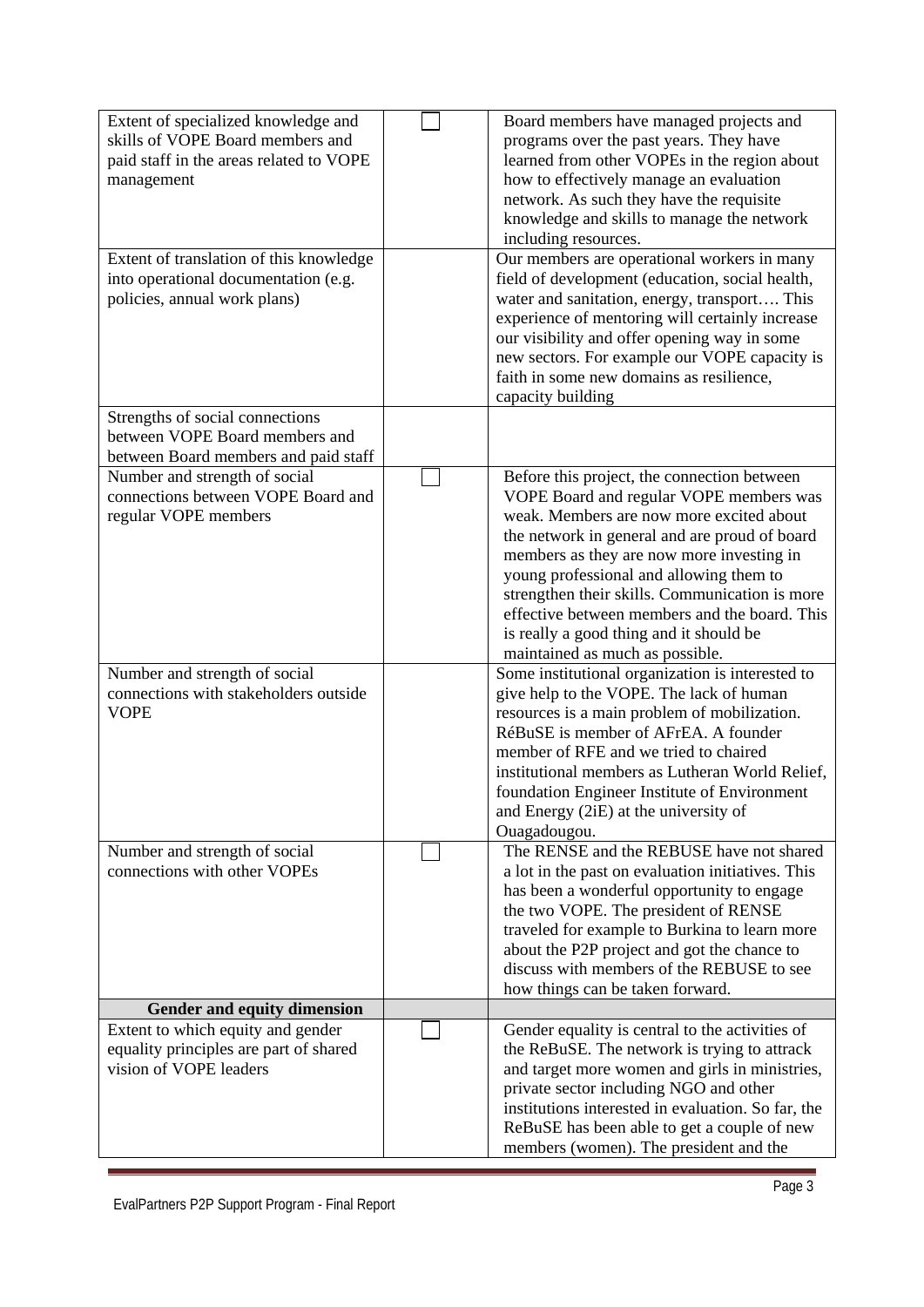|                                          | board members have good knowledge of             |
|------------------------------------------|--------------------------------------------------|
|                                          |                                                  |
|                                          | gender responsive evaluation and they have       |
|                                          | undertaken numerous trainings on this topic.     |
| Extent to which equity and gender        | Gender issues are more and more integrated in    |
| equality principles are articulated and  | our annual work plan. Reporting is done in       |
| integrated into VOPE strategic           | such a way that it highlights the strengths and  |
| documents and communication              | weaknesses in promoting gender sensitive         |
| materials                                | communication and information sharing            |
|                                          | including transparency.                          |
| Extent of knowledge of VOPE Board        | As mentioned above, board members are all        |
| members and paid staff in the field of   | experienced trainers on issues of gender and     |
| equity and gender                        | equity. They conducted numerous trainings in     |
|                                          | the country and in the region. The ultimate      |
|                                          | goal of these trainings is to ensure that high   |
|                                          | quality, gender equality and human rights        |
|                                          | responsive evaluations are carried out by        |
|                                          | indigenous African evaluators, and meet          |
|                                          | stakeholders' demands and expectations           |
| Extent to which this knowledge in the    | RéBuSE members are making the best to            |
| field of equity and gender is translated | reflect equity, gender, and human rights. By     |
| into VOPE operational documentation      | RéBuSE's staff, we are trying to integrate these |
|                                          | aspects in our operational documentation and     |
|                                          | activities. Most of our members develop gender   |
|                                          | capacity to address these questions.             |

| VOPE <sub>2</sub>                       | Réseau Nigérien de Suivi et Evaluation (ReNSE)/NIGER |                                                 |
|-----------------------------------------|------------------------------------------------------|-------------------------------------------------|
| <b>Aspect of capacity</b>               | <b>Check</b> as                                      | Please provide evidence of the change           |
|                                         | appropriate                                          |                                                 |
| Extent of shared vision and motivation  |                                                      | ReNSE Board members have a good                 |
| within the VOPE Board                   |                                                      | and common understanding of the project.        |
|                                         |                                                      | This reinforces their commitment to the culture |
|                                         |                                                      | of evaluation.                                  |
| Extent of translation of the VOPE       |                                                      | ReNSE's annual action plan contains activities  |
| Board vision into VOPE strategic        |                                                      | for training and coaching. ReNSE's website has  |
| documents and communication             |                                                      | been resized for greater visibility and pro     |
| materials                               |                                                      | activity                                        |
| Attractiveness of the VOPE Board        |                                                      | The project's objectives meet with the          |
| vision to regular VOPE members          |                                                      | approval of ReNSE's members. New                |
|                                         |                                                      | enthusiasm is noticeable.                       |
| Extent of specialized knowledge and     |                                                      | ReNSE's members have technical skills           |
| skills of VOPE Board members and        |                                                      | and proven expertise of similar organization    |
| paid staff in the areas related to VOPE |                                                      | like VOPE. Many of them work in fields related  |
| management                              |                                                      | to the evaluation.                              |
|                                         |                                                      | However, ReNSE has no paid staff.               |
| Extent of translation of this knowledge |                                                      | ReNSE's members contributed substantially       |
| into operational documentation (e.g.    |                                                      | to the development, implementation monitoring   |
| policies, annual work plans)            |                                                      | and evaluation of all programmatic documents    |
|                                         |                                                      | (priority action plan of PDES-Plan              |
|                                         |                                                      | for economic and social development, annual     |
|                                         |                                                      | work plan, program budget and CDMT-             |
|                                         |                                                      | Medium Term Expenditure Framework)              |